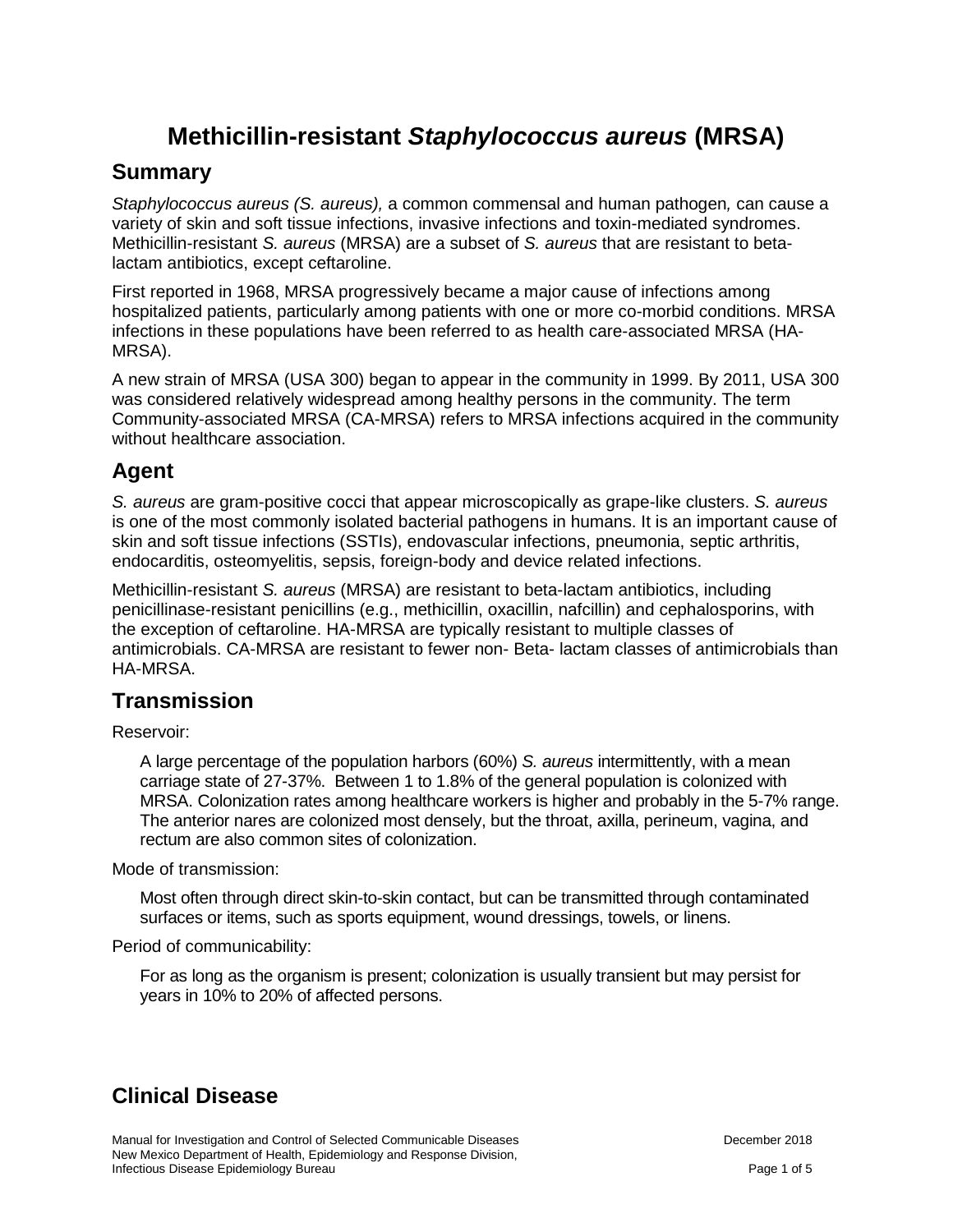Incubation period:

Variable. Some persons may be colonized with *S. aureus* or MRSA and never develop infection, while others may develop infection without evidence of prior colonization.

#### Illness:

In contrast with HA-MRSA, CA-MRSA infections tend to occur in healthy younger patients.

Most CA-MRSA infections are skin and soft tissue infections, such as abscesses and cellulitis. MRSA skin lesions are frequently confused with spider bites by both patients and clinicians. MRSA, like methicillin resistant *S. aureus,* can cause bacteremia, sepsis, pneumonia, septic arthritis, osteomyelitis, and other foci of infection. Risk factors for severe staphylococcal infections include surgery, transplantation, immune system disorders, and chronic diseases such as diabetes mellitus and cirrhosis of the liver.

HA-MRSA strains are typically seen among people with healthcare exposures. Patients with HA-MRSA tend to be older than individuals with CA-MRSA and often have one or more associated comorbidities. HA-MRSA can cause healthcare associated pneumonia, bacteremia, surgical infections, including orthopedic surgeries, device associated and invasive infections.

MRSA is the leading cause of healthcare-associated infections in neonatal intensive care units (NICUs). MRSA colonization is the greatest risk factor leading to infection. Colonized infants also serve as a potential reservoir for the transmission of MRSA through the hands of healthcare workers thus, leading to outbreaks. Active surveillance in ICUs has demonstrated to be effective decreasing the number of outbreaks, as a way of early identification for the implementation of infection control measures. At the time of this publication, it is estimated that less than half of US hospitals conduct active MRSA NICU surveillance.

Low birth weight, prematurity, caesarean section and prolonged lengths of stay predispose infants to colonization. The exact rates of horizontal MRSA transmission vary between institutions. Studies investigating transmission mechanisms reveal conflicting results. However, NICU events leading to transmission are deemed among the most important mechanisms for neonate acquisition of MRSA. Recent reports of increasing rates of CA-MRSA in the NICU do demonstrate that introduction of MRSA into the NICU may occur via multiple routes.

#### **Laboratory Diagnosis**

Gram-stained smears of material from lesions can provide presumptive evidence of infection. Isolation of *S. aureus* from culture is definitive. Molecular typing is a helpful tool investigating outbreaks. Refer to the Centers for Disease Control and Prevention (CDC) Guidelines on laboratory detection of MRSA for specific antimicrobial susceptibility testing recommendations, available at [http://www.cdc.gov/mrsa.](http://www.cdc.gov/mrsa)

#### **Treatment**

Many common skin infections caused by MRSA will heal without treatment. However, some SSTIs require incision and drainage, and some may require antibiotics. Oral antibiotics that may treat MRSA include clindamycin, azithromycin, macrolides, sulfamethoxazole/trimethoprim or oral quinolones with gram positive activity, such as levofloxacin. Variable susceptibility patterns exist. Serious MRSA infections, particularly those requiring hospitalization, may require intravenous antibiotic therapy. Intravenous antibiotics that may treat MRSA include vancomycin, daptomycin (excluding pneumonia), ceftaroline and linezolid (which is also available orally but should only be used for serious infections and for a limited amount of time). For detailed recommendations on the treatment of CA-MRSA infections, refer to CDC's Strategies for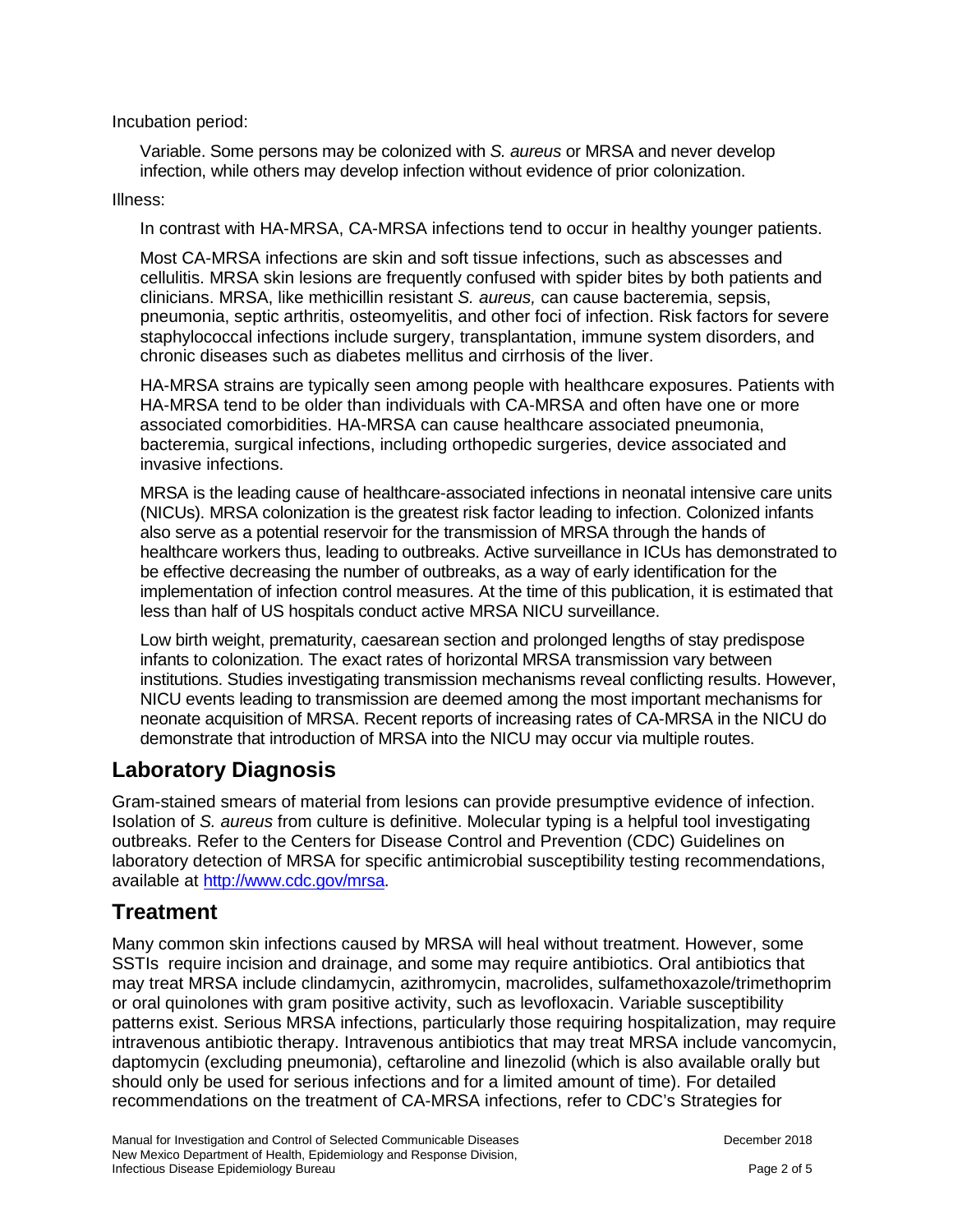Clinical Management of MRSA in the Community available at<http://www.cdc.gov/mrsa> . Additional information also may be found in the American Academy of Pediatrics. Staphylococcal Infections, In: Pickering LK, Baker CJ, Long SS, McMillan JA, eds. Red Book: 2012 Report of the Committee on Infectious Diseases. 29<sup>th</sup> ed. Elk Grove Village, IL. 2012.

### **Surveillance**

#### Reporting:

Individual cases of MRSA infection are not reportable in New Mexico. Report suspected clusters or outbreaks of MRSA in any setting to the Epidemiology and Response Division at 505-827-0006.

### **Control Measures**

- 1. Case management
	- 1.1. Isolation:

1.1.a For the general population: None recommended. All wounds should be kept covered. Frequent hand washing, and good personal hygiene should be emphasized. Personal items such as razors, towels, and clothing should not be shared.

1.1.b For primary and secondary school children: None recommended. All wounds should be kept covered. Frequent hand washing, and good personal hygiene should be emphasized. Personal items such as razors, towels, and clothing should not be shared.

1.1.c For sports team participants: All wounds should be kept covered. If a wound cannot be covered adequately, consider excluding from practice and competitions until skin lesions have healed or can be covered adequately. Frequent hand washing, and good personal hygiene should be emphasized. Personal items such as razors, bar soap, towels, clothing, and equipment should not be shared.

1.1.d For child care attendees and staff: All wounds should be kept covered. If a wound cannot be covered adequately, consider excluding until skin lesions have healed or can be covered adequately. Frequent hand washing, and good personal hygiene should be emphasized. Personal items such as razors, towels, clothing and equipment should not be shared.

1.1.e For hospitalized patients: Patients infected or colonized with MRSA should be managed with contact precautions for multidrug-resistant organisms for the duration of illness. Guidelines from CDC are available at [http://www.cdc.gov/ncidod/dhqp/.](http://www.cdc.gov/ncidod/dhqp/)

1.1.f For patients in non-hospital health care settings (e.g., long-term care facilities, physicians' offices, dialysis centers): Standard precautions should be used. Contact precautions may be considered in special situations, such as patients with draining wounds. Guidelines from CDC are available at [http://www.cdc.gov/ncidod/dhqp/ar\\_multidrugFAQ.html.](http://www.cdc.gov/ncidod/dhqp/ar_multidrugFAQ.html)

1.1.g For persons in correctional facilities, including prisons and jails: In general, inmates with non-draining wounds or wounds with minimal drainage, contained by a simple dressing, can be housed in general population. Factors entering into decisions about where to house inmates with MRSA infections include the degree to which wound drainage can be contained, the ability or willingness of an inmate to follow infection control instructions, and available housing options. Refer to the Federal Bureau of Prisons Clinical Practice Guidelines on management of MRSA infections for detailed guidelines on appropriate control measures [\(http://www.bop.gov/news/medresources.jsp\)](http://www.bop.gov/news/medresources.jsp).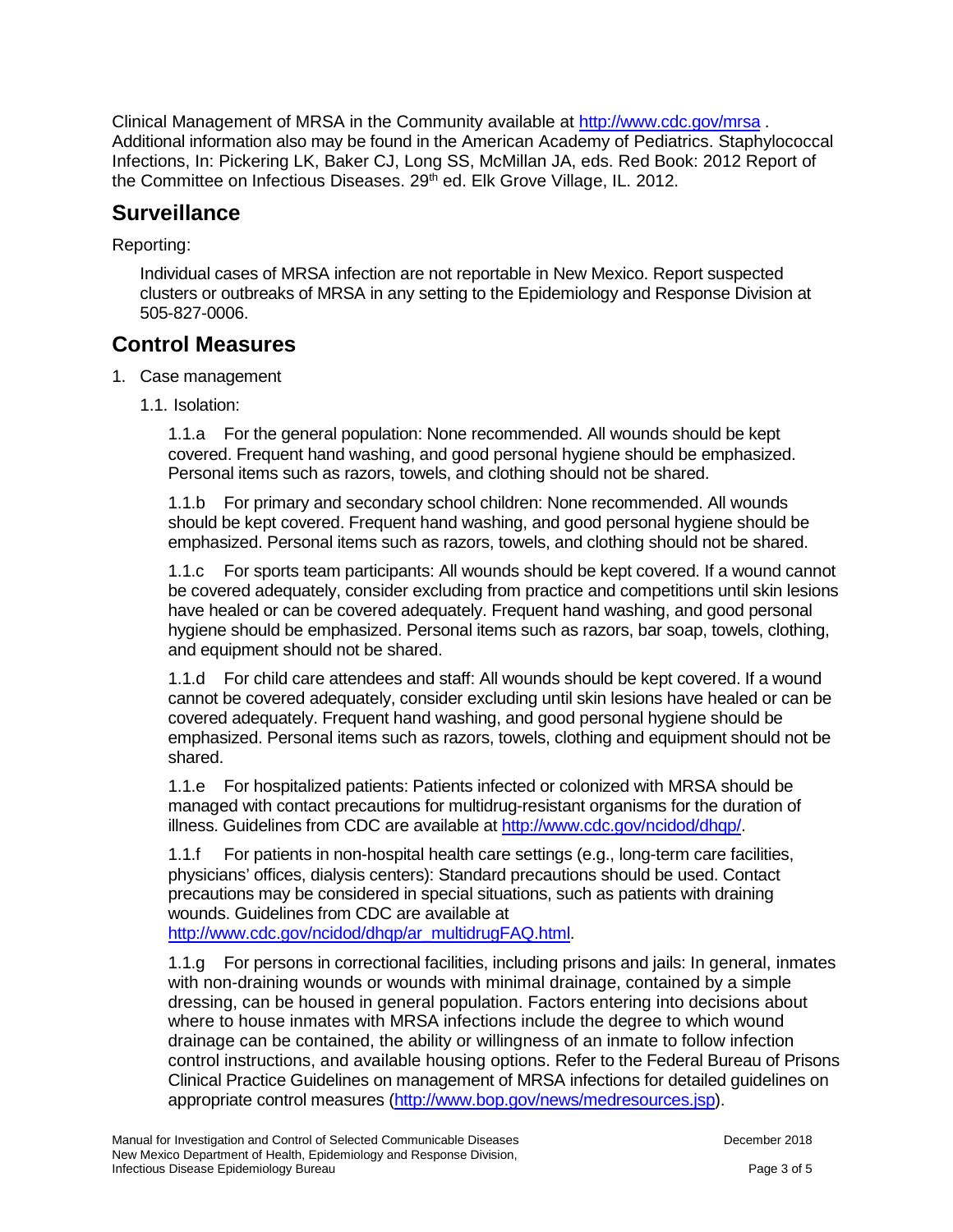1.2. Prophylaxis:

1.2.a Decolonization: The effectiveness of decolonization therapy of any kind for preventing *S. aureus* infections has not been well-established. Recolonization is common and development of resistance to systemic and topical agents during decolonization therapy has been described.

1.2.b Decolonization can be a useful tool to halt outbreaks. Mupirocin ointment application combined with chlorhexidine gluconate (CHG) bathing are the most frequently used interventions with demonstrated effectiveness. The safety of CHG has not been established for infants. The Food and Drug Administration has warned exercising caution when using CHG cloths in premature infants and all infants under 2 months.

1.2.c Decolonization has been found to be a successful tool decreasing surgicalassociated MRSA infections, particularly Orthopedic and Cardiac surgery.

- 2. Contact management
	- 2.1. Isolation: None required.
	- 2.2. Prophylaxis: Not applicable.
- 3. Prevention
	- 3.1. Keep draining wounds covered with clean, dry bandages. If wounds cannot be kept covered, do not participate in activities that involve skin-to-skin contact with other persons.
	- 3.2. Clean hands regularly with soap and water or alcohol-based hand gel (if hands are not visibly soiled). Always clean hands immediately after touching infected skin or any item that has come in contact with a draining wound.
	- 3.3. Maintain good general hygiene with regular bathing.
	- 3.4. Do not share personal items such as towels, clothing, and bedding, bar soap, razors, and athletic equipment.
	- 3.5. Launder towels, clothing and bedding that have come in contact with wound drainage after each use.
	- 3.6. Clean equipment and environmental surfaces with which multiple persons have bare skin contact with an over the counter detergent/disinfectant that specifies *Staphylococcus aureus* on the label and is suitable for the type of surface.
	- 3.7. Appropriate cleaning and disinfection of all medical equipment and inert surfaces is required of all healthcare organizations. This include elimination of possible biofilm formation. Terminal cleaning between patient use in acute care settings and residents of long term care facilities is essential to decrease rates of transmission. Adjuvant use of ultraviolet light devices or hydrogen peroxide vaporizers may serve a complementary role to appropriate cleaning and disinfection.
	- 3.8. Active surveillance has a role in organizations where MRSA is prevalent. This may be a very effective way to decrease transmission in neonatal and adult ICUs.
	- 3.9. Given the increasing rates of CA-MRSA in NICUs, depending on the organization, interventions to mitigate the introduction of MRSA in NICU should be considered. These may include routine screening and potential decolonization of parents and caregivers in the pre-natal and post -natal period.
	- 3.10. Chlorhexidine bathing may also be a useful tool in adult ICUs.